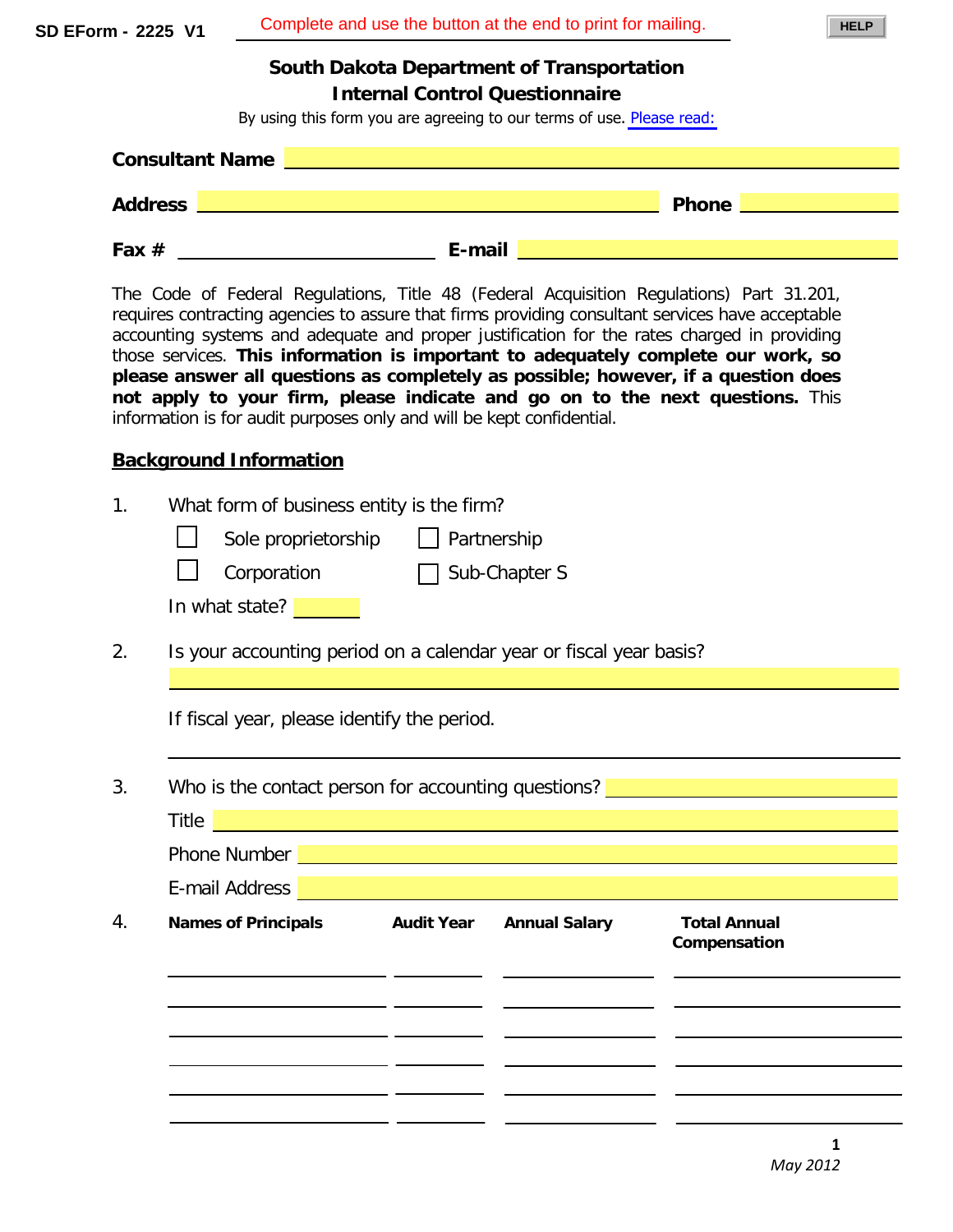- 5. Who are the stockholders of the firm, and what percentage of the stock do they own?
- 6. How many employees do you have?

Of those, how many are salaried?

How many are hourly?

7. Does this firm own any other consulting firms, or is it a subsidiary of another firm?

If yes, who are they? Please identify relationships.

- 8. How many branch offices do you have and where are they located?
- 9. If your firm has more than one office, how is the overhead allocated?

Do you use an office overhead or a firm overhead?

Which overhead rate will be used on SDDOT projects? Please explain:

- 10. What percentage of your business is governmental vs. private?
- 11. What percentage of your business is lump sum, cost plus, etc.?
- 12. Do you have written accounting policies?
- 13. Do you have written personnel policies?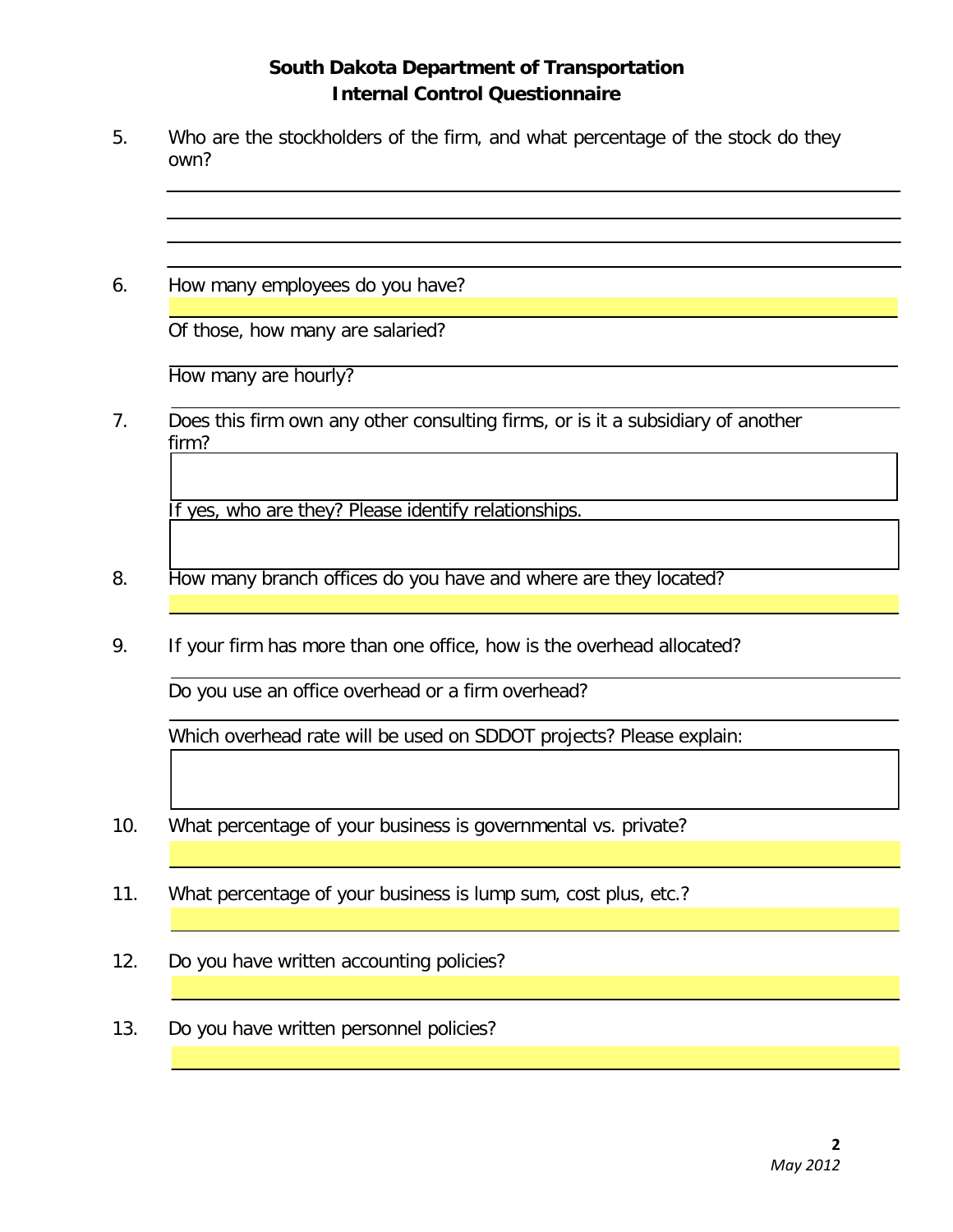| 14.                                                                                                                                  | Does your firm have a written bonus policy?                                                                                                              |                      |                  |                               |  |  |
|--------------------------------------------------------------------------------------------------------------------------------------|----------------------------------------------------------------------------------------------------------------------------------------------------------|----------------------|------------------|-------------------------------|--|--|
|                                                                                                                                      | If yes, please provide the SDDOT with a copy.                                                                                                            |                      |                  |                               |  |  |
|                                                                                                                                      | <b>General Accounting Information</b>                                                                                                                    |                      |                  |                               |  |  |
| 1.                                                                                                                                   | Do you have an independent CPA or accountant? If yes, please provide the name<br>and phone number:                                                       |                      |                  |                               |  |  |
|                                                                                                                                      |                                                                                                                                                          |                      |                  | <b>Phone Contract Phone</b>   |  |  |
| 2.                                                                                                                                   | Has an independent audit, review, or compilation been performed recently on<br>any phase of your operation by a CPA firm or another governmental agency? |                      |                  |                               |  |  |
|                                                                                                                                      |                                                                                                                                                          | <b>Who Performed</b> |                  |                               |  |  |
|                                                                                                                                      | <b>Financial Statement Audit</b>                                                                                                                         |                      |                  |                               |  |  |
|                                                                                                                                      | <b>Overhead Rate Audit</b>                                                                                                                               |                      |                  |                               |  |  |
|                                                                                                                                      | Compilation                                                                                                                                              |                      |                  |                               |  |  |
|                                                                                                                                      | Review                                                                                                                                                   |                      |                  |                               |  |  |
| 3.                                                                                                                                   | What basis of accounting do you use?                                                                                                                     |                      |                  |                               |  |  |
|                                                                                                                                      | $\Box$ Cash<br>Accrual                                                                                                                                   |                      | Modified Accrual |                               |  |  |
| 4.                                                                                                                                   | Do you have a job cost accounting system? $Y \bigcirc N \bigcirc$                                                                                        |                      |                  |                               |  |  |
| 5.                                                                                                                                   |                                                                                                                                                          |                      |                  |                               |  |  |
|                                                                                                                                      |                                                                                                                                                          |                      |                  |                               |  |  |
| b. If computerized, what software do you use? __________________________________<br>Please provide a copy of your chart of accounts. |                                                                                                                                                          |                      |                  |                               |  |  |
| 6.                                                                                                                                   | What reports do you generate and how often?                                                                                                              |                      |                  |                               |  |  |
|                                                                                                                                      | <b>Reports</b>                                                                                                                                           | <b>Monthly</b>       | Yearly           | <b>Reconciled (Frequency)</b> |  |  |
|                                                                                                                                      | General Ledger                                                                                                                                           |                      |                  |                               |  |  |
|                                                                                                                                      | <b>Cash Disbursements</b>                                                                                                                                |                      |                  |                               |  |  |
|                                                                                                                                      | <b>Cash Receipts</b>                                                                                                                                     |                      |                  |                               |  |  |
|                                                                                                                                      | Payroll Register                                                                                                                                         |                      |                  |                               |  |  |
|                                                                                                                                      | <b>Project Cost</b>                                                                                                                                      |                      |                  |                               |  |  |
|                                                                                                                                      | <b>Direct Labor Report</b>                                                                                                                               |                      |                  |                               |  |  |
|                                                                                                                                      | <b>Indirect Labor Report</b>                                                                                                                             |                      |                  |                               |  |  |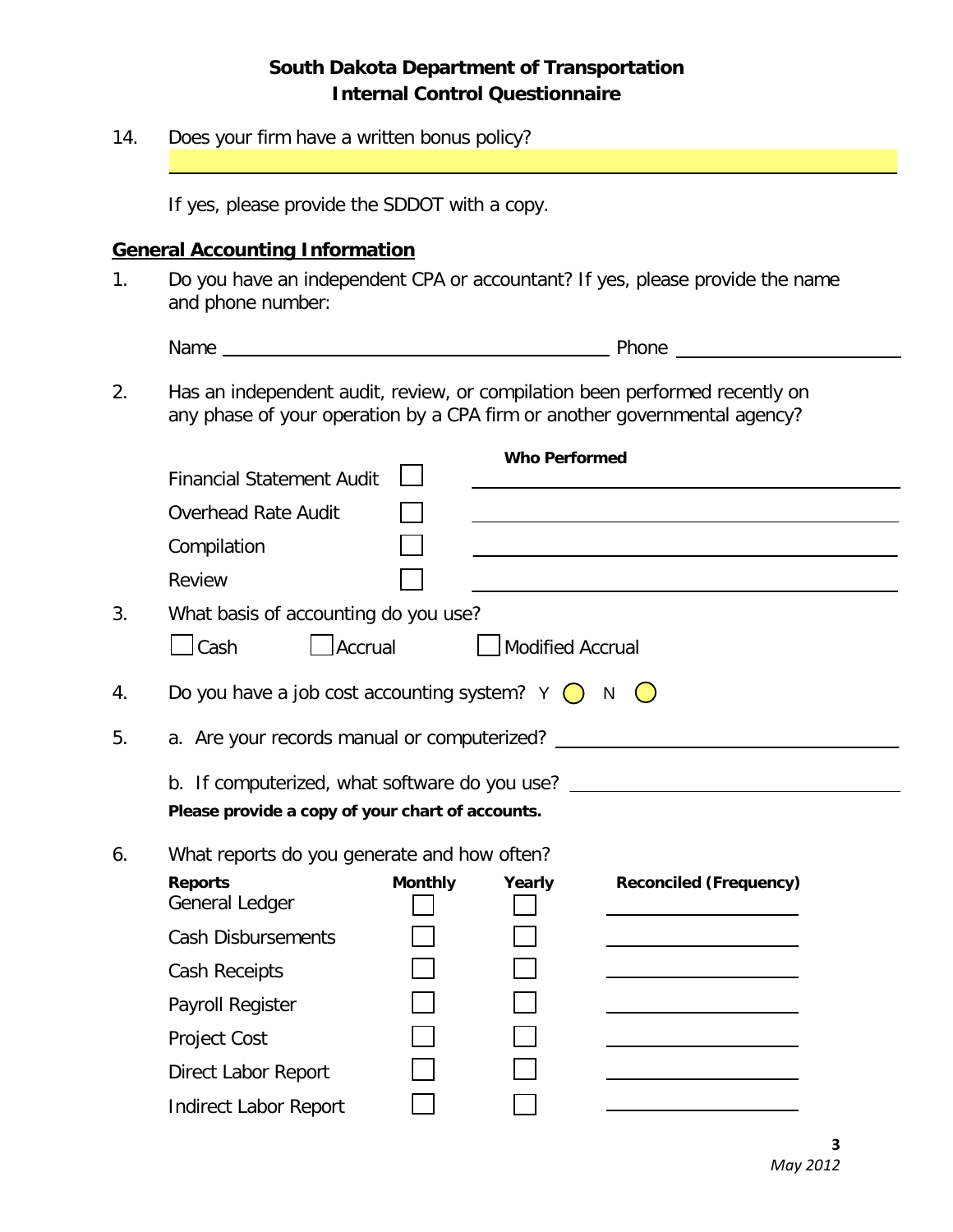7. Document who performs the following duties:

| Reviews and reconciles above-generated reports                                                                                                                                                                                       |  |  |  |  |
|--------------------------------------------------------------------------------------------------------------------------------------------------------------------------------------------------------------------------------------|--|--|--|--|
| Receives mail <b>Executive Contract of Contract Contract of Contract Contract Contract Contract Contract Contract Contract Contract Contract Contract Contract Contract Contract Contract Contract Contract Contract Contract Co</b> |  |  |  |  |
| Opens mail <b>Department of the Community of the Community</b>                                                                                                                                                                       |  |  |  |  |
| Prepares bank deposits <b>contract to the contract of the contract of the contract of the contract of the contract of the contract of the contract of the contract of the contract of the contract of the contract of the contra</b> |  |  |  |  |
| Makes bank deposits <b>Leaper and Contact and Contact and Contact and Contact and Contact and Contact and Contact and Contact and Contact and Contact and Contact and Contact and Contact and Contact and Contact and Contact an</b> |  |  |  |  |
| Records cash receipts <b>Exercía de la contracta de la contracta de la contracta de la contracta de la contracta de la contracta de la contracta de la contracta de la contracta de la contracta de la contracta de la contracta</b> |  |  |  |  |
| Prepared accounts receivable <b>Exercise and Contract and Contract and Contract and Contract and Contract and Contract and Contract and Contract and Contract and Contract and Contract and Contract and Contract and Contract a</b> |  |  |  |  |
| Records accounts payable <b>Law and Construct Constant Construct Construct Constant Constant Constant Construction</b>                                                                                                               |  |  |  |  |
| Prepares cash disbursements <b>Land Contract Contract Contract Contract Contract Contract Contract Contract Contract Contract Contract Contract Contract Contract Contract Contract Contract Contract Contract Contract Contract</b> |  |  |  |  |
| Mails payments on accounts payable <b>Lawrence and Constantine and Constantine Constantine and Constantine Constantine Constantine Constantine Constantine Constantine Constantine Constantine Constantine Constantine Constanti</b> |  |  |  |  |
| Prepares bank reconciliation <b>Definition</b> and the prepares bank reconciliation <b>COV</b>                                                                                                                                       |  |  |  |  |
| Prepares billings <b>Decision and Contract Contract and Contract Contract Contract Contract Contract Contract Contract Contract Contract Contract Contract Contract Contract Contract Contract Contract Contract Contract Contra</b> |  |  |  |  |
|                                                                                                                                                                                                                                      |  |  |  |  |
| <b>Prepares financial statements</b>                                                                                                                                                                                                 |  |  |  |  |
| Explain other major duties not covered above                                                                                                                                                                                         |  |  |  |  |

If the same person or only a few people perform the duties above, please explain any owner involvement, or other procedures used to compensate for lack of segregation of duties.

#### **Payroll Accounting**

1. Are time sheets prepared by **all** company personnel?

| Accounting/Administrative $\gamma$ $\bigcap N$ $\bigcap$ |         |
|----------------------------------------------------------|---------|
| Engineering                                              | Y O N O |
| Part time                                                | YONO    |
| Principals                                               | Y O N O |

- 2. Are employees responsible for preparing and signing their own time sheets?
	- $Y$  O N O

If not, who prepares and signs?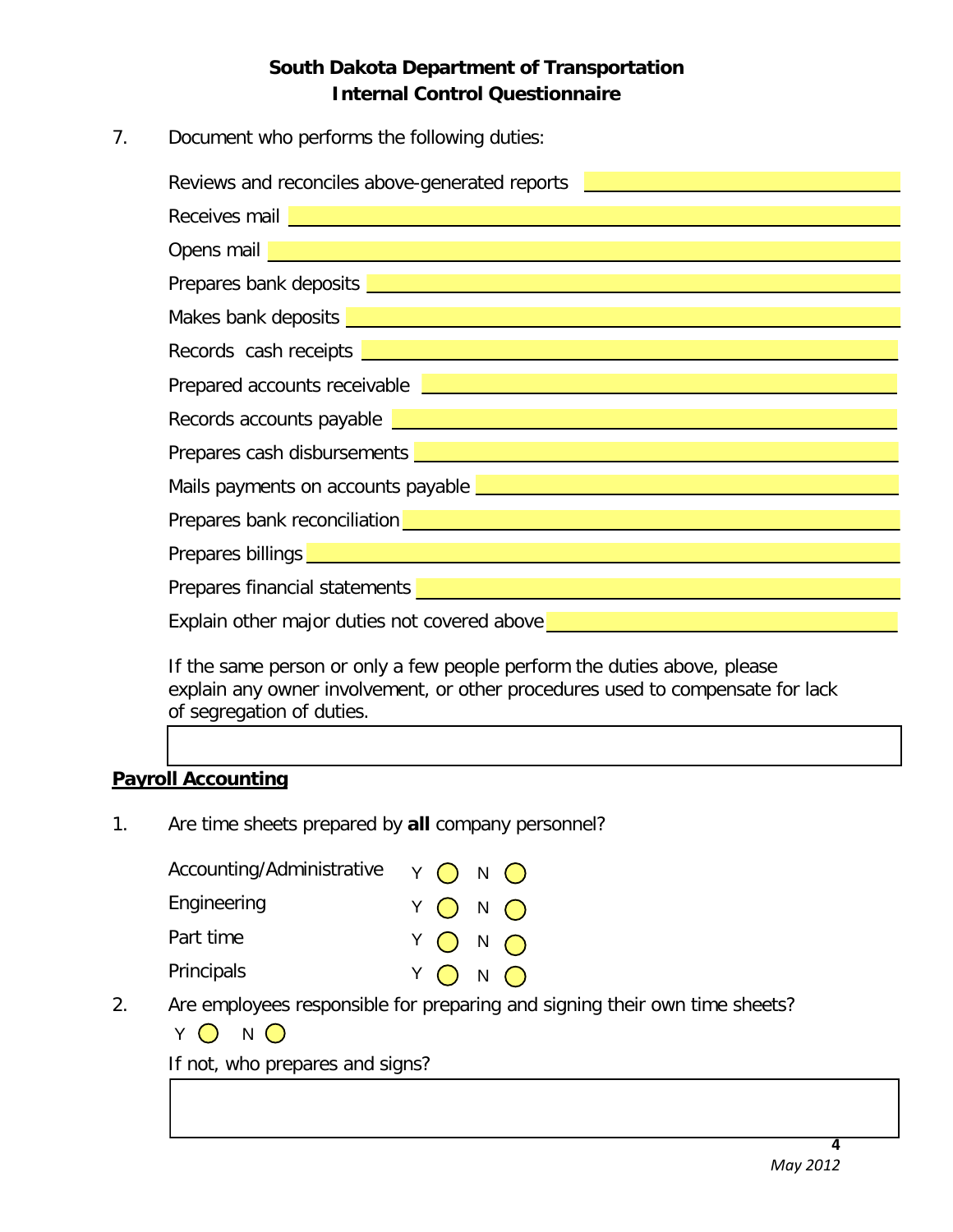3. Does the time sheet provide for identification of direct project related labor as well as nondirect labor, that is, vacation, sick, holiday and administrative time?

|  | N |
|--|---|
|--|---|

- 4. How do employees know the job number to be charged to?
- 5. What controls do you have to make sure time sheets can't be altered?
- 6. How are time sheets reviewed for accuracy and by whom?
- 7. Are the time sheets signed by a reviewer?  $Y \bigcap N \bigcap$
- 8. How does your firm charge labor to projects, that is, actual, average or standard hourly rates?
- 9. For **all** employees of the firm (hourly and salaried) is **all** time worked recorded?  $Y \bigcap N \bigcap$

If no, please explain:

10. Is **all** time (including overtime) spent working on projects accumulated as direct labor to that project, regardless of type or status of a contract?  $Y \bigcap N$ 

If no, where is that portion of direct labor accumulated?

- 11. How are your salaried employees compensated for overtime?
- 12. How are hourly billing rates determined for salaried employees?
- 13. Is the premium portion of overtime charged to jobs, or is it included in overhead?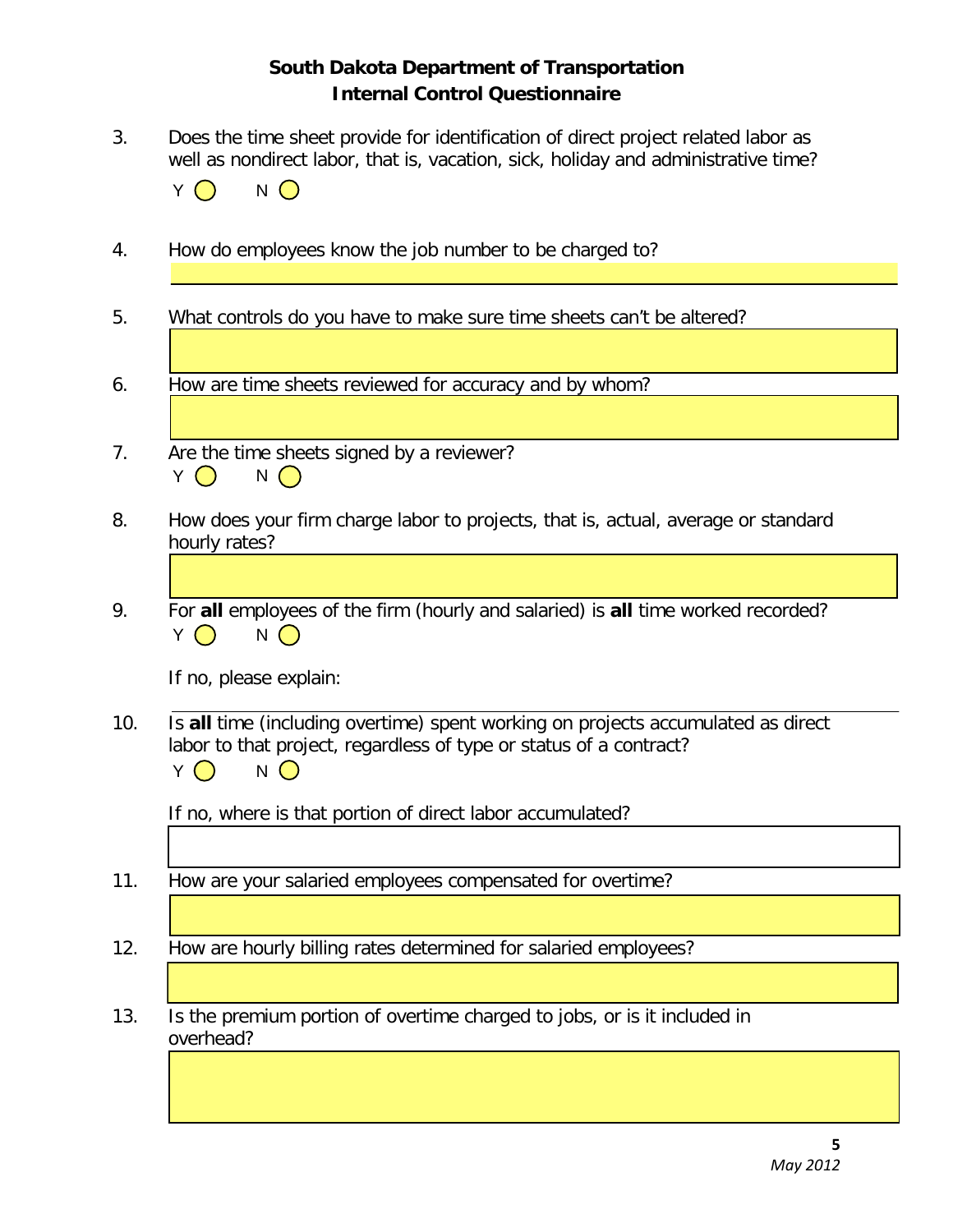14. Is there a system in place to segregate direct and indirect labor dollars? Do you have General Ledger accounts for direct and indirect labor? At what point is labor segregated?

| ັ | ັ |  |
|---|---|--|
|   |   |  |
|   |   |  |
|   |   |  |
|   |   |  |
|   |   |  |
|   |   |  |
|   |   |  |
|   |   |  |
|   |   |  |
|   |   |  |
|   |   |  |
|   |   |  |
|   |   |  |
|   |   |  |
|   |   |  |
|   |   |  |
|   |   |  |
|   |   |  |
|   |   |  |
|   |   |  |
|   |   |  |
|   |   |  |
|   |   |  |

15. Are payroll records (subsidiary ledgers) reconciled to the following?

|                               | <b>Biweekly</b> | <b>Monthly</b> | Quarterly | Annually |
|-------------------------------|-----------------|----------------|-----------|----------|
| General Ledger                |                 |                |           |          |
| <b>Cost Accounting System</b> |                 |                |           |          |
| <b>Financial Statements</b>   |                 |                |           |          |
| 941 Reports                   |                 |                |           |          |

#### **Other Expenses**

1. Does the company maintain some type of job-costing system to segregate costs to individual projects?

 $Y \bigcirc N$ 

If yes, please explain how that system works.

2. Do you bill such items as mileage, computer time or miscellaneous costs (copies, telephone, etc.) to projects?



**If no, skip questions 3 and 4 below.**

3. Does your accounting system separate direct (project related) nonlabor costs from general overhead costs?

| ◡<br>т |  | N |  |
|--------|--|---|--|
|--------|--|---|--|

**If yes, skip question 4.**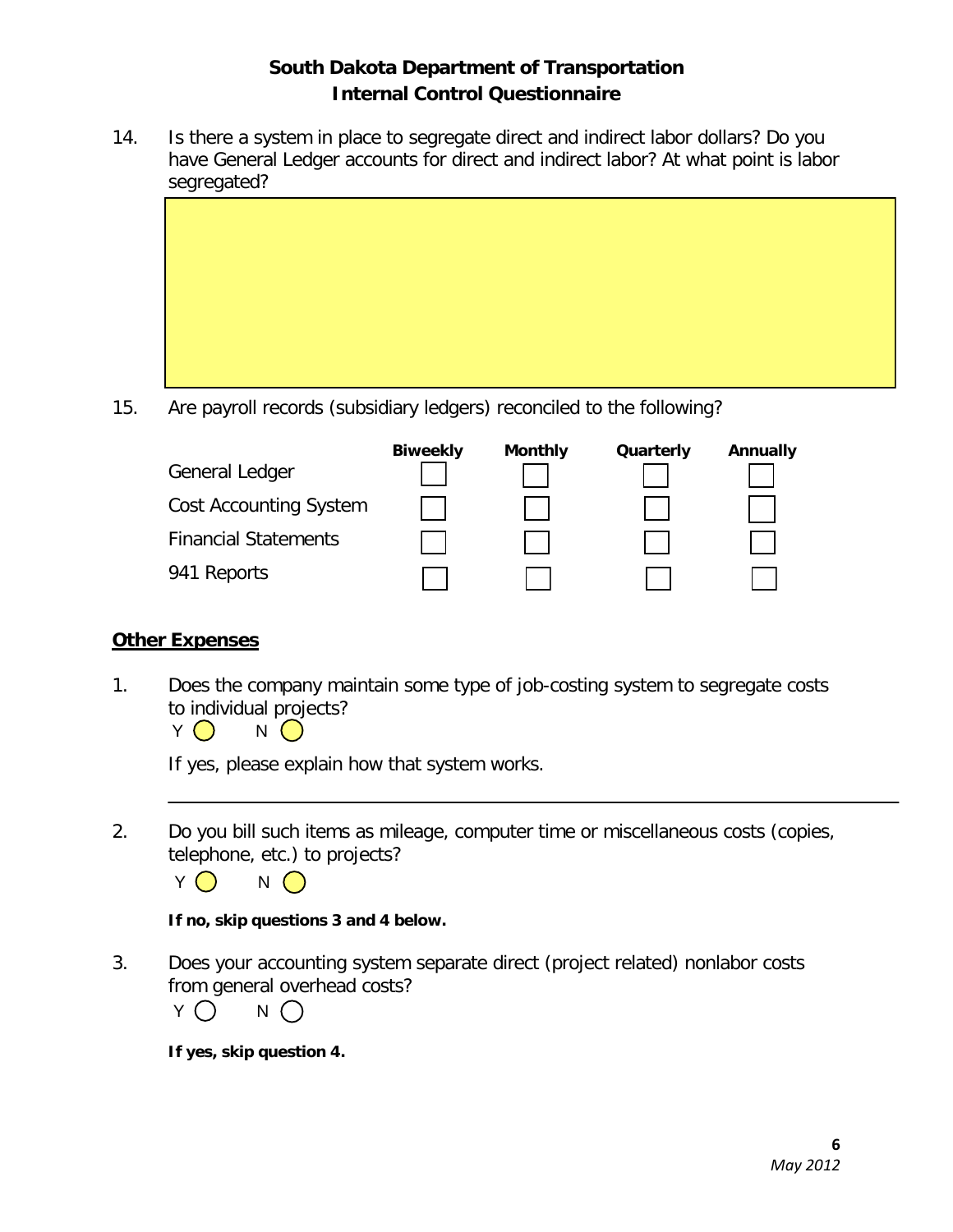- 4. If you answered no to question 2, how does your firm identify direct (project related) nonlabor costs from general overhead?
- 5. Has your firm developed cost pools for groups of expenses such as vehicle, computer, GPS, etc.?

Please list all cost pools your company has established and the methodology used in developing these pools.

6. If yes to question 2, do you track these direct costs and revenues in direct expense and revenue accounts?

 $Y \cap N$ 

If no to question 6, do you reduce your overhead expense accounts by the amount of revenue received on nonlabor billed items?



- 7. Who in your firm decides which project related expenses are charged to projects?
- 8. How does your firm track the various direct (project related) nonlabor costs?
- 9. Who approves invoices for payment?
- 10. What types of costs are billed to projects? Please list.
- 11. What method is used to charge direct costs to projects?

| Standard rates | Actual Cost | $\Box$ Other. Explain below. |  |
|----------------|-------------|------------------------------|--|
|                |             |                              |  |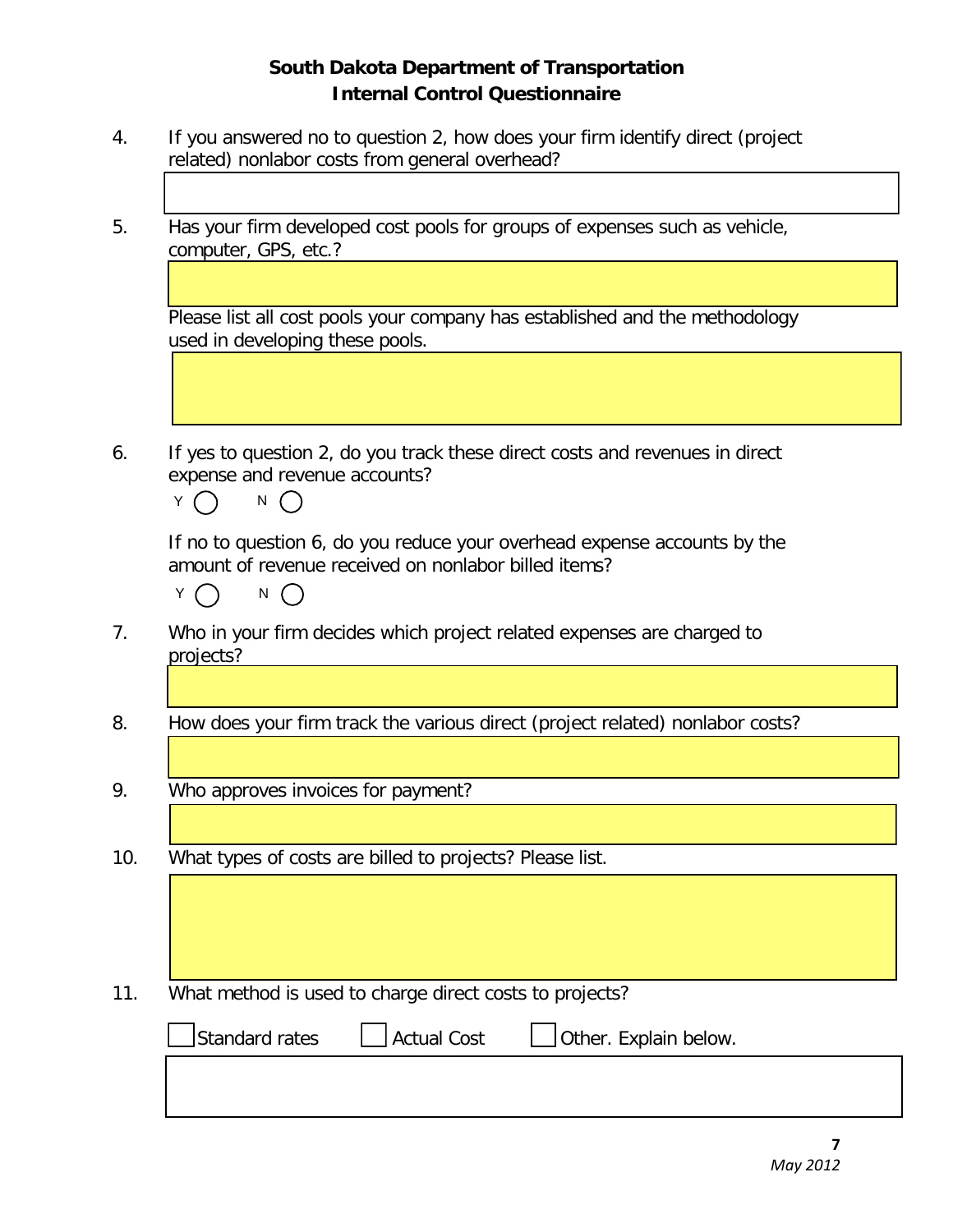- 12. Are costs that are billed to jobs accumulated in separate accounts? If based on separate rates, how are rates developed and variances accumulated? What is the allocation basis for indirect costs (that is, direct labor)?
- 13. Where are contract overruns, both labor and nonlabor, charged?
- 14. What advertising expenses do you incur and to what accounts are these expenses charged?
- 15. What type of business promotional costs do you incur and to what accounts are these expenses charged?
- 16. Do you pay for life insurance for officers/principals of the company?  $Y \bigcap N \bigcap$

If yes, who is the beneficiary of the life insurance?

- 17. What type of pension or profit-sharing plan do you maintain? What are the funding percentage levels?
- 18. Describe any related party transactions of the firm.
- 19. Do you rent your office space or do you own the building(s)? If you rent, are any of the shareholders of your firm shareholders of the firm that you rent from?
- 20. Do you rent your office equipment, other equipment or company vehicles? If you rent, are any of the shareholders of your firm shareholders of the firm that you rent from?